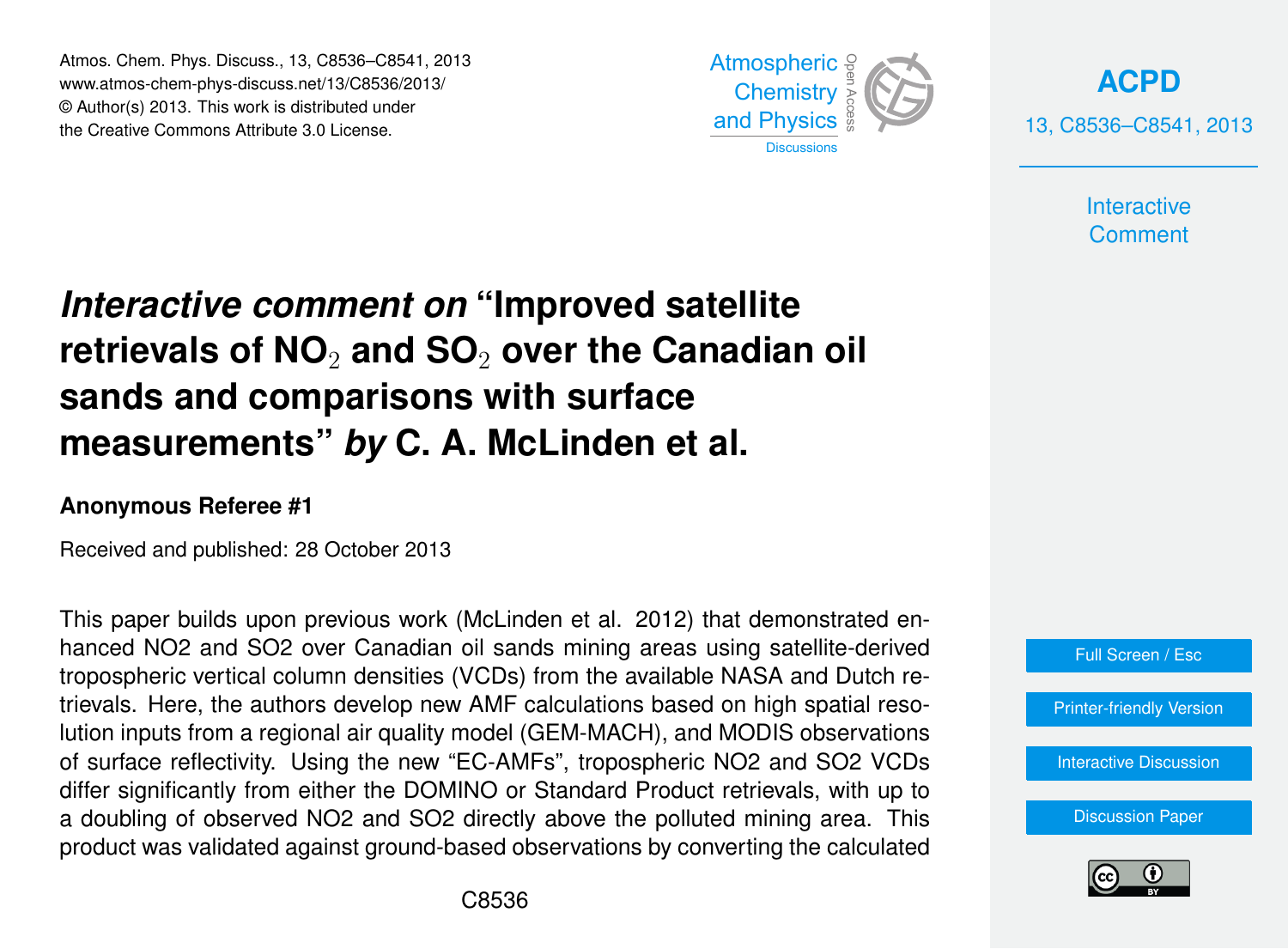VCDs to a surface concentration, followed by corrections for high biases in the molybdenum converter-based instruments and smoothing and clear-sky biasing in the OMI observations.

The work focuses on the improvements in retrievals based on higher resolution geophysical and chemical inputs. While in this respect it is similar to some previous work (and the results are therefore not surprising) the novelty of the present study is in the application of these methods to the Canadian oil sands, an area of great global interest where land cover and emissions are said to be changing rapidly, and furthermore in the derivation of new AMFs for SO2 in addition to NO2. This work represents a constructive contribution in the science of air quality over oil sands operations. For these reasons, the work will be of great interest to other investigators and should be published. The data are well presented and support the authors' conclusions, and for the most part the methods are explained satisfactorily. I therefore recommend publication in ACP, however I would like the authors to address the following comments.

#### General comment:

In the work of McLinden et al. 2012, the authors report an increasing trend in NO2 of 10.4 %/year resulting from local increases and enhancements in spatial extent. The present work focuses on calculating accurate AMFs in order to satisfactorily derive realistic NO2 VCDs for the same area, but then does not address how this improvement impacts the trend that was observed using the currently available products. This is an obvious extension of the work that would not require a large amount of space. Could the authors report on this? Or at least address why they have decided not to report annual trends from this new product? While the constant 2006 emissions that are assumed in the model for this new product may pose a problem (and the authors estimate it could result in AMF errors up to 6 %), how does this uncertainty compare with the newly calculated trend? Could the significance of the trend be much larger than the contribution of this error? The readers have no sense of whether indeed it is important or not in this context. It would be nice to know whether the trend was reproduced (at13, C8536–C8541, 2013

**Interactive Comment** 



[Printer-friendly Version](http://www.atmos-chem-phys-discuss.net/13/C8536/2013/acpd-13-C8536-2013-print.pdf)

[Interactive Discussion](http://www.atmos-chem-phys-discuss.net/13/21609/2013/acpd-13-21609-2013-discussion.html)

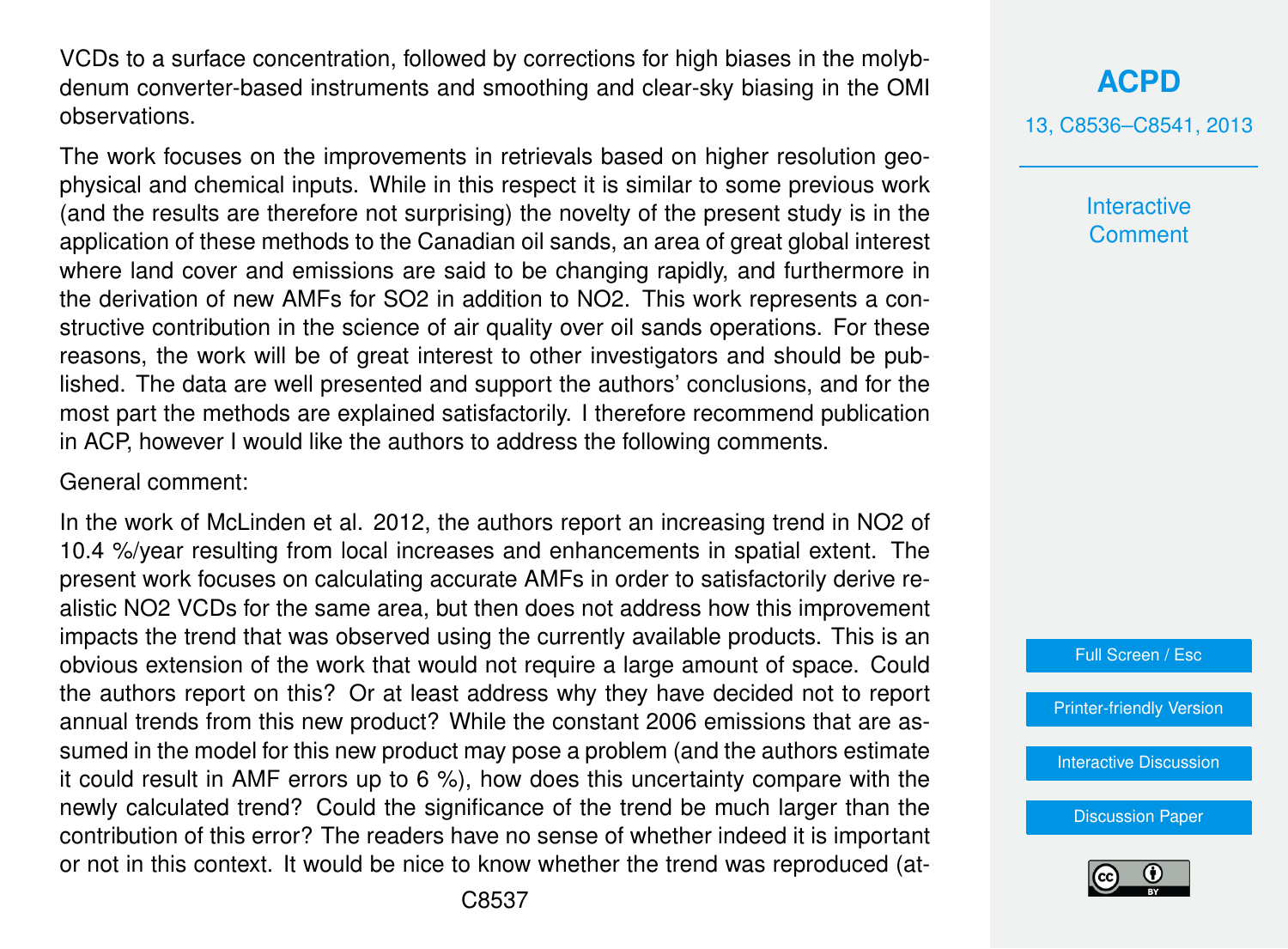tenuated, accentuated, or not at all?) in the new satellite-derived tropospheric VCDs. My sense is that this manuscript is not too long to exclude such an addition.

Comments on the error budget:

In Section 4.1, the authors state that the "primary goal" of this work was to address systematic errors in the current data products. While the sum total of these systematic errors seems to have been addressed (we see for example the ratio of the new "EC AMF" to DOMINO AMF in Figure 6), the authors do not specifically break down how replacing particular inputs of the current data products contributed to reducing the systematic error. It would have been nice, and in my opinion most useful to future investigators, to report how much of the improvement in the new product could be explained by, for example, a higher resolution absorber profile alone. How much did the other improvements (surface reflectivity, more correct treatment of snow, topography) contribute individually? The results of such an analysis might be different from previous work addressing these issues at other locations, given the unique latitude, land cover changes, snow cover, and emission patterns of this particular region. Considering their stated "primary goal", can the authors speak to this at all?

Also along the lines of the error budget, I would ask the authors to defend explicitly their choice of ranges in calculating error in the EC AMFs. In Table 3, column 3 the authors state the "parameter uncertainty" in cloud fraction, cloud pressure, albedo, surface pressure, and column ozone, but it is not obvious why these particular ranges were chosen. I would prefer to see the reasoning behind these choices in the manuscript, particularly if there should be references to other work (for example, is there a reference that states the surface albedo derived from MODIS is 0.02?). Without this reasoning, the error budget has little meaning. Touching on my question in the paragraph above, is it possible that these errors could represent the difference between the the inputs used in the currently available retrieval products and the inputs used for this new EC AMF? If not, this doesn't seem to address the "primary goal" of the work unless I have misunderstood their meaning.

**[ACPD](http://www.atmos-chem-phys-discuss.net)**

13, C8536–C8541, 2013

**Interactive Comment** 

Full Screen / Esc

[Printer-friendly Version](http://www.atmos-chem-phys-discuss.net/13/C8536/2013/acpd-13-C8536-2013-print.pdf)

[Interactive Discussion](http://www.atmos-chem-phys-discuss.net/13/21609/2013/acpd-13-21609-2013-discussion.html)

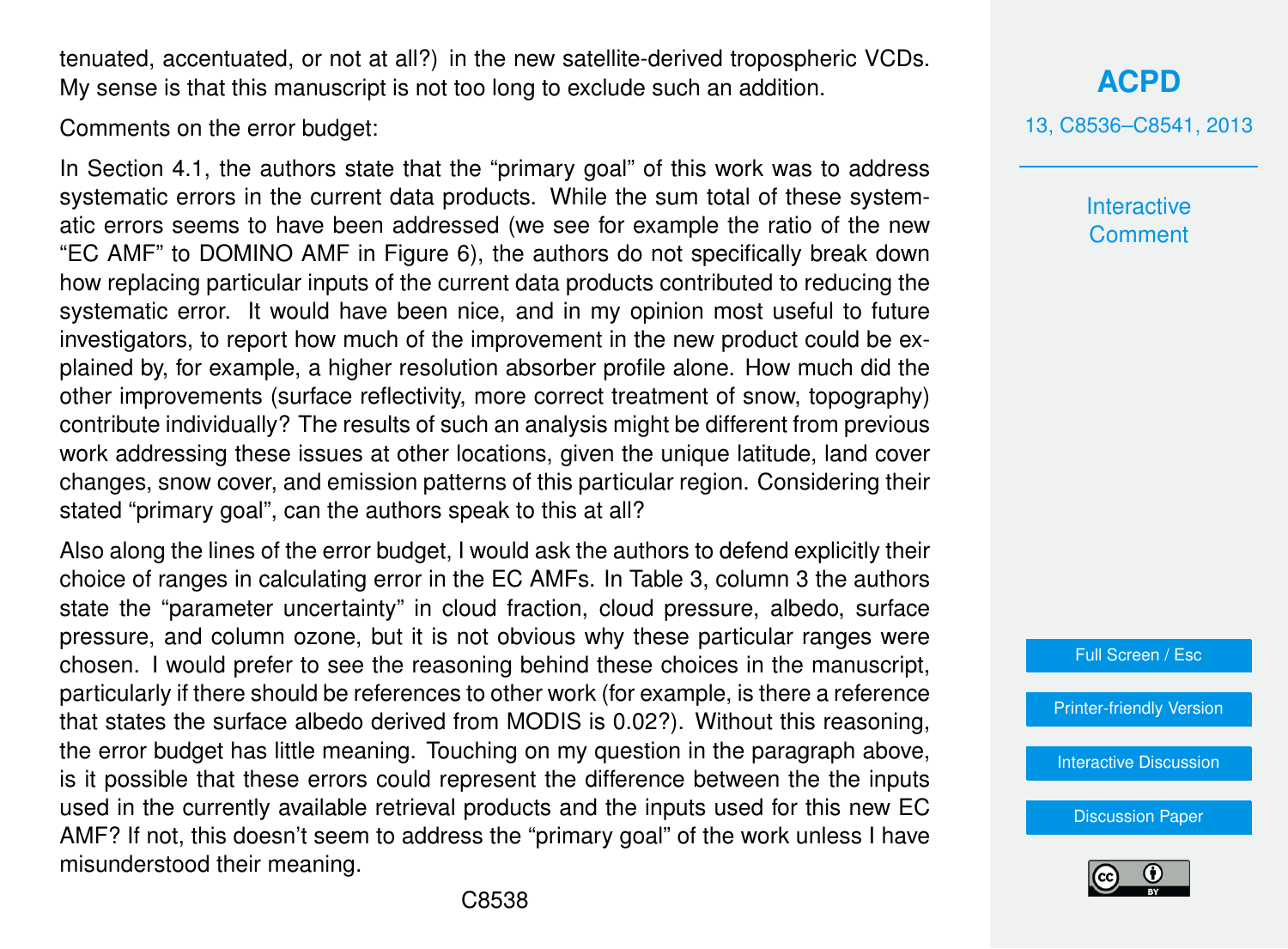The only choice of "parameter uncertainty" that is explained clearly is the profile shape, where the authors evaluate the uncertainty by recalculating the AMFs using profiles from GEOS-Chem. In this case, my sense is that the error is not properly addressed whatsoever. Profile shape in the GEM-MACH model may or may not be represented realistically in the same way that profile shape in GEOS-Chem may or may not be– so the error could be largely underestimated depending on how similar the modeled processes are. Could the authors take time in the manuscript to elaborate on the model processes that will affect vertical profile in each model. (Would a comparison between models represent a reasonable range that encompasses true profile shapes in order to calculate this uncertainty?)

Comments on the comparison with surface observations:

The wind-sector averaging prior to calculating a GB observation average is an interesting attempt to get around the problem of pixel-vs-point measurements. Some previous work has calculated a wider temporal average in ground-based observations hoping to represent spatial variability in the temporal. Is the pre- wind-sector averaging approach used here an original approach to this particular problem? Or are there precedent examples (if so, it would be nice to see references).

Unless I am misunderstanding the authors, the 2-d Gaussian distribution estimate is another interesting approach to what is essentially the same problem (pixel-vs-point). Why have the authors chosen to use both approaches at once instead of comparing the two? There needs to be some further clarification as to how the two approaches address different problems, in order to justify using both.

The error estimate for the molybdenum-converter based ground instruments ("CF") is based on half the difference between the means of the CF calculated by both GEM-MACH and GEOS-Chem (supplementary material). I would ask that the standard deviation of the CF from each model at overpass time also be included in the supplementary material, to give the interested readers an estimate of the possible range this 13, C8536–C8541, 2013

**Interactive Comment** 



[Printer-friendly Version](http://www.atmos-chem-phys-discuss.net/13/C8536/2013/acpd-13-C8536-2013-print.pdf)

[Interactive Discussion](http://www.atmos-chem-phys-discuss.net/13/21609/2013/acpd-13-21609-2013-discussion.html)

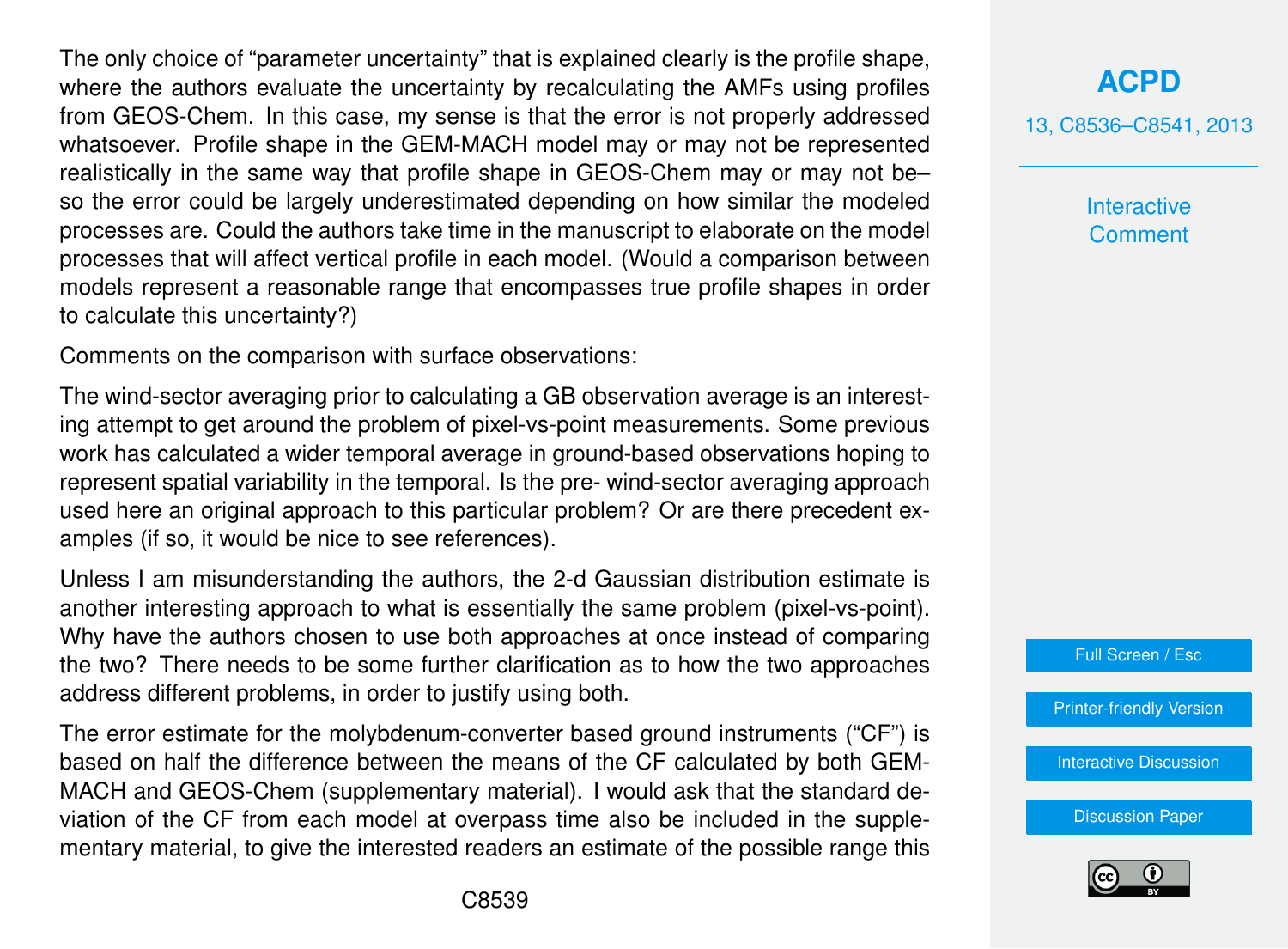factor takes on at each location (i.e. by how much are the individual observations are being transformed). The difference of the average CF between the two models gives us no indication of the range of CF values applied at each site.

Finally, the authors chose to address the potential "clear-sky bias" in the OMI measurements by cloud-screening data from GEM-MACH. Could the authors state more clearly how cloud-screening was applied to model data? How are clouds diagnosed in the meteorology of the model (all we are told is that GEM is the Canadian weather forecast model)? Is this then related directly to a cloud-fraction as would be seen by OMI? If a model-data screening approach is to be used (instead of sampling the ground data), it would also be good to know how likely it is to reproduce the same "bias" when the model is randomly sampled. Given this discussion, I ask that the authors also state what fraction of data-days in this region was actually removed using radiative cloud fraction of 0.2.

Minor/technical comments:

-Abstract: May I suggest the authors state in the abstract the time period for which this study is performed (2005-2011)

-p.21614, line 11: Citation of Nowlan et al. (2011) is missing in the bibliography

-p.21616, line 12: Citation of Kelly et al. (2012) is missing in the bibliography

-Table 1: Shouldn't the NO2 profile also be considered in this table, where the "node" values are months?

-Figure 1 Caption: Remove "the" in "Map of the Canada showing..."

-Figures 3 and/or 5: Just a suggestion, but a representation of the typical OMI pixel size on these figures could make a nice addition to further justify the higher resolution data

-Figure 7 Caption: The second last sentence was cut off: "These data have been

# **[ACPD](http://www.atmos-chem-phys-discuss.net)**

13, C8536–C8541, 2013

**Interactive Comment** 

Full Screen / Esc

[Printer-friendly Version](http://www.atmos-chem-phys-discuss.net/13/C8536/2013/acpd-13-C8536-2013-print.pdf)

[Interactive Discussion](http://www.atmos-chem-phys-discuss.net/13/21609/2013/acpd-13-21609-2013-discussion.html)